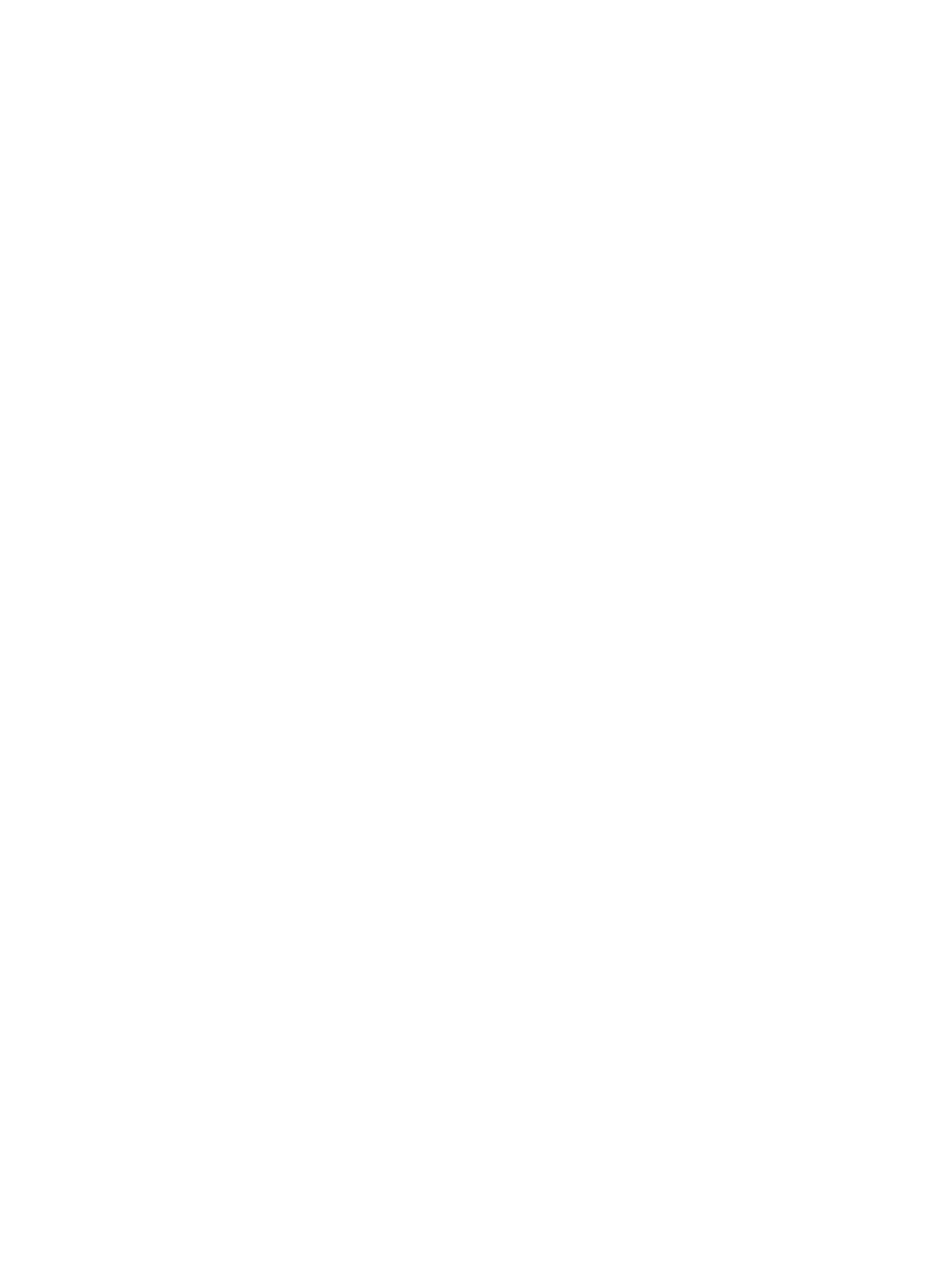Eric Shanfield | 2007/2013 | 5'

poem by Jesse Ball

Tenor

3 Piccolos

Vibraphone

Piano

Picc. 1 Picc. 2 Picc. 3

Vibes Tenor Piano

Audience

At first there were too many instruments. After they were removed this is what was left, in part.

©2007/2013 Eric Shanfield (Enterprise Research Institute Council, ASCAP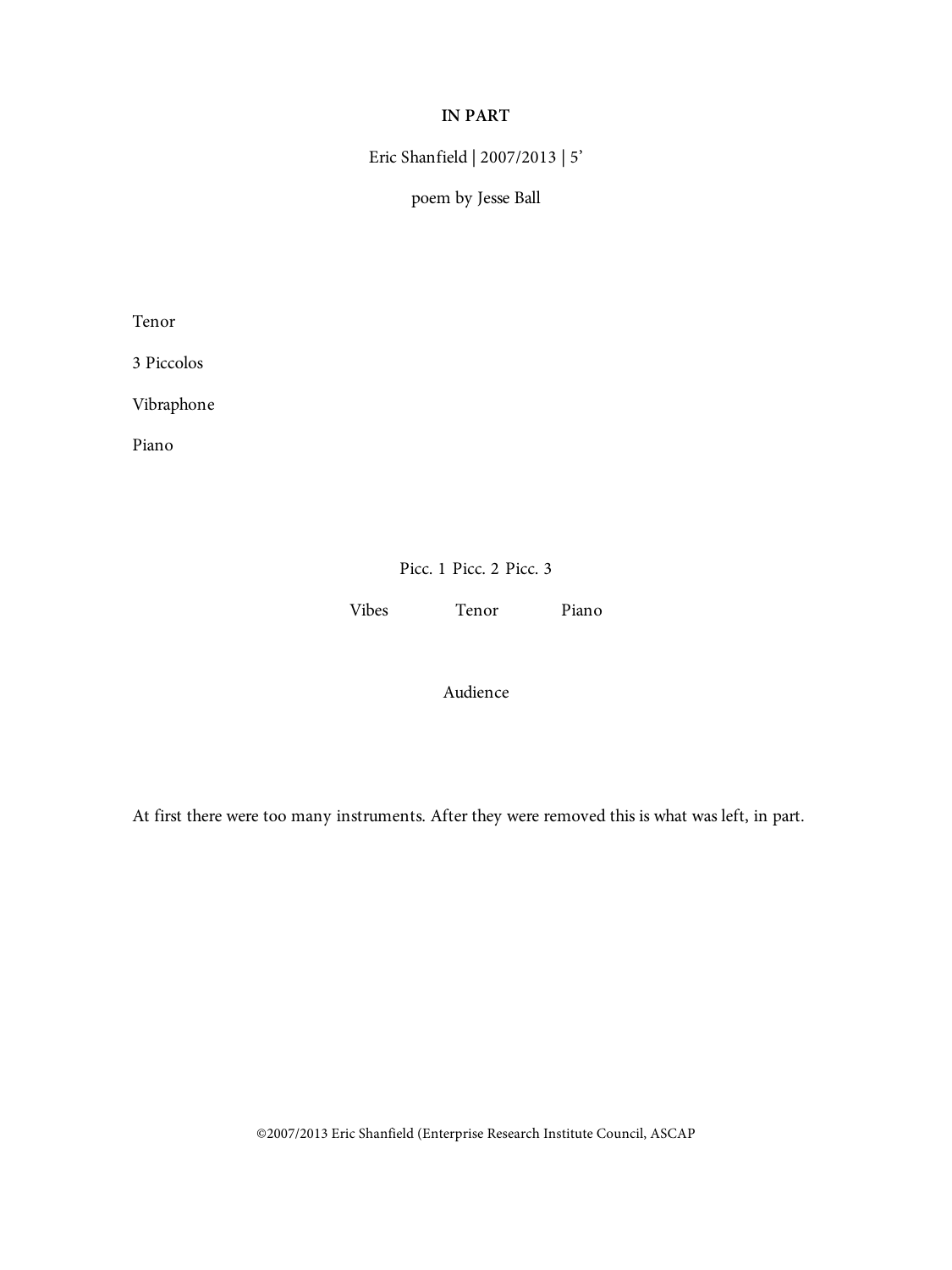*In Part* by Jesse Ball

Sit quiet. Lie still. Let walls stand, and windows break. Let fires burn low.

Someone's set chairs in a circle. Someone's wandering asleep in a cursed house. And the joy that has its home

in the belly at the base of the soul, let it come, let it go. Let trees be bowed by weight, let streams race, and moss decay.

The trembling of furred limbs will not cease no one's word, however bold, will banish this cold. And so, sit for no

portraits, stay for no relinquishings. There was a moment when I was aware of beings in the air above my head.

Have they left? Or do they loiter there, attendant, faithful? Sit quiet, and let the water be, let the false face

arrange itself or not, as marble basins fill with rain, fill and empty, empty of their own accord.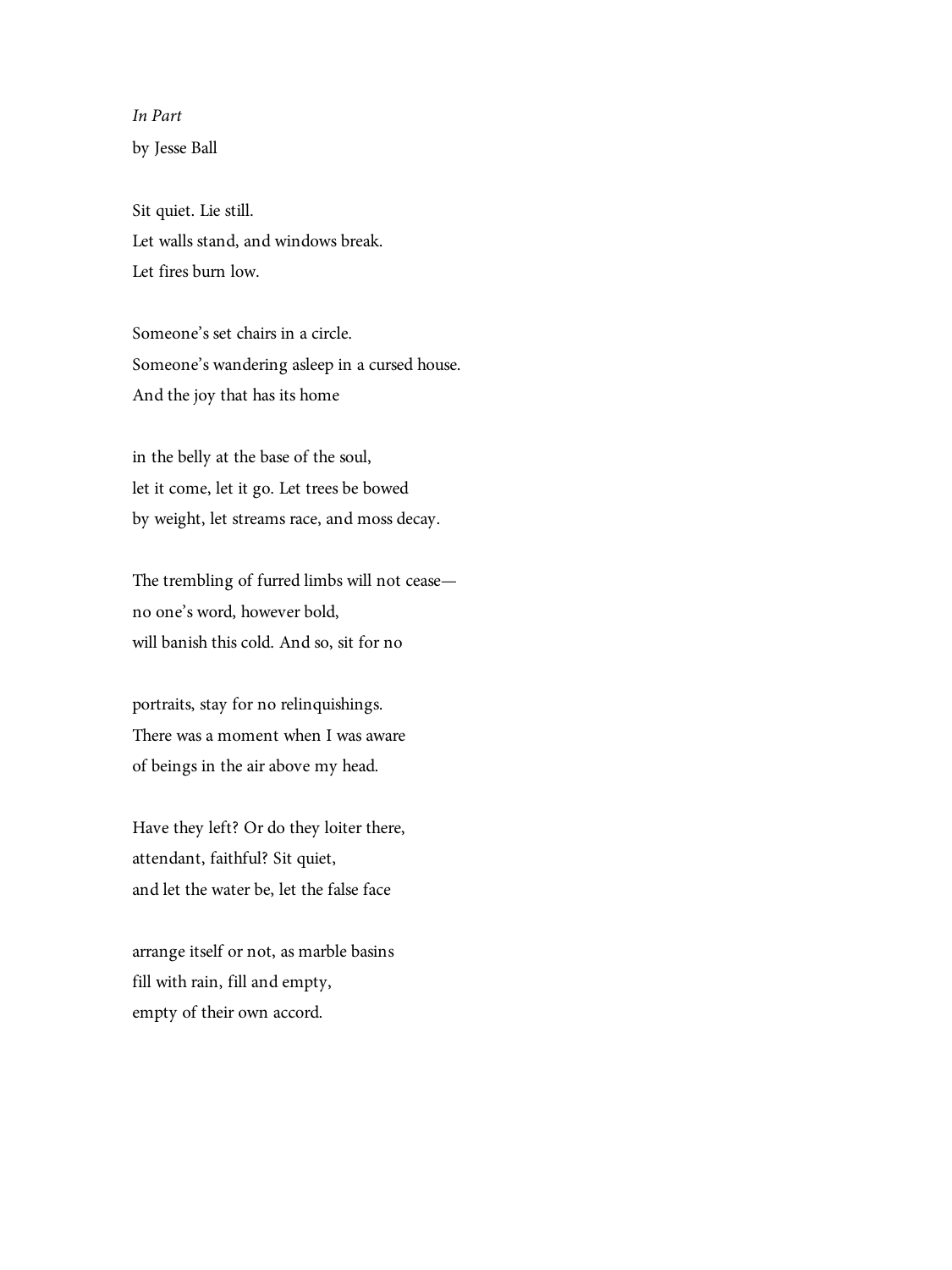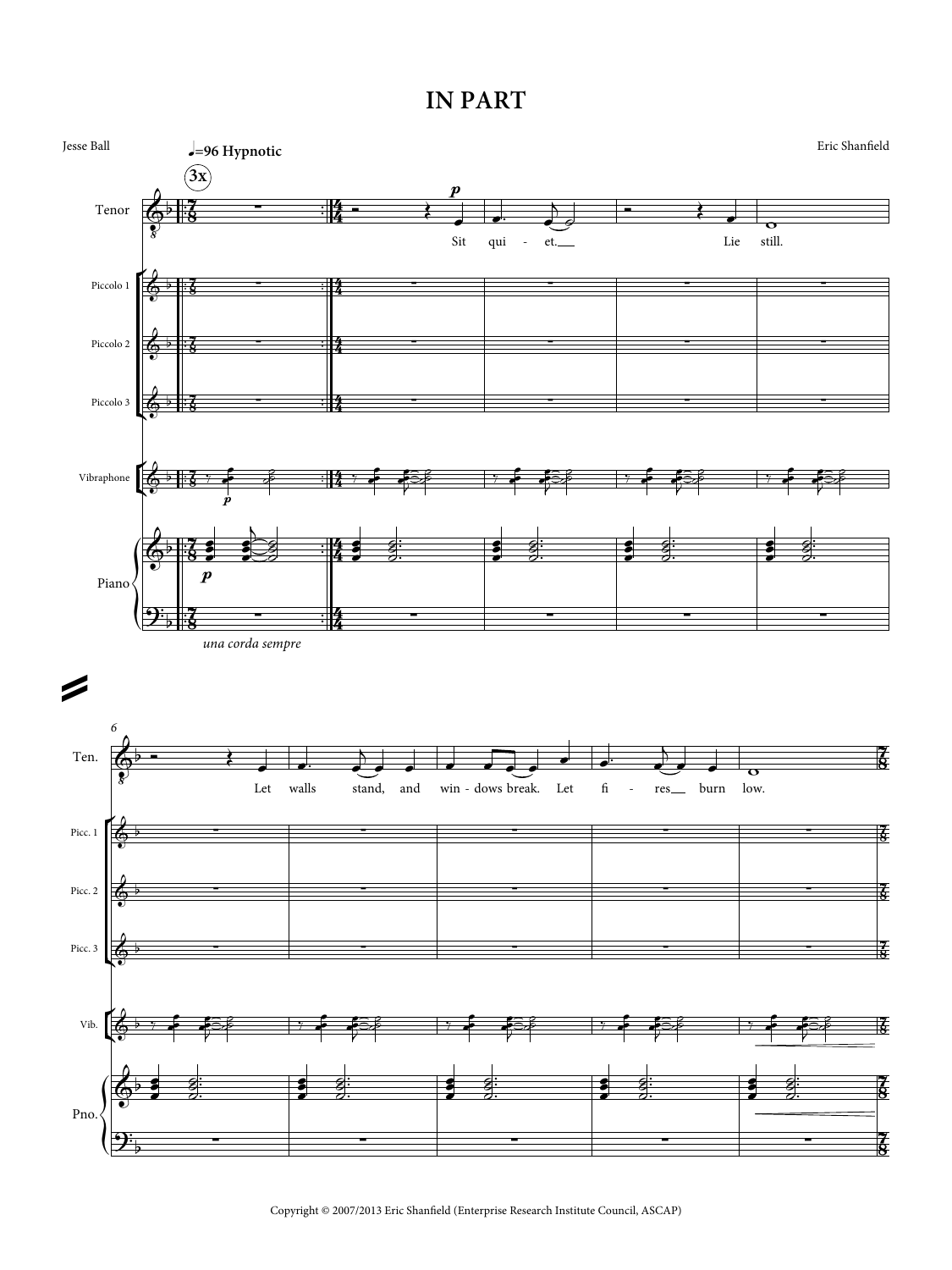



=

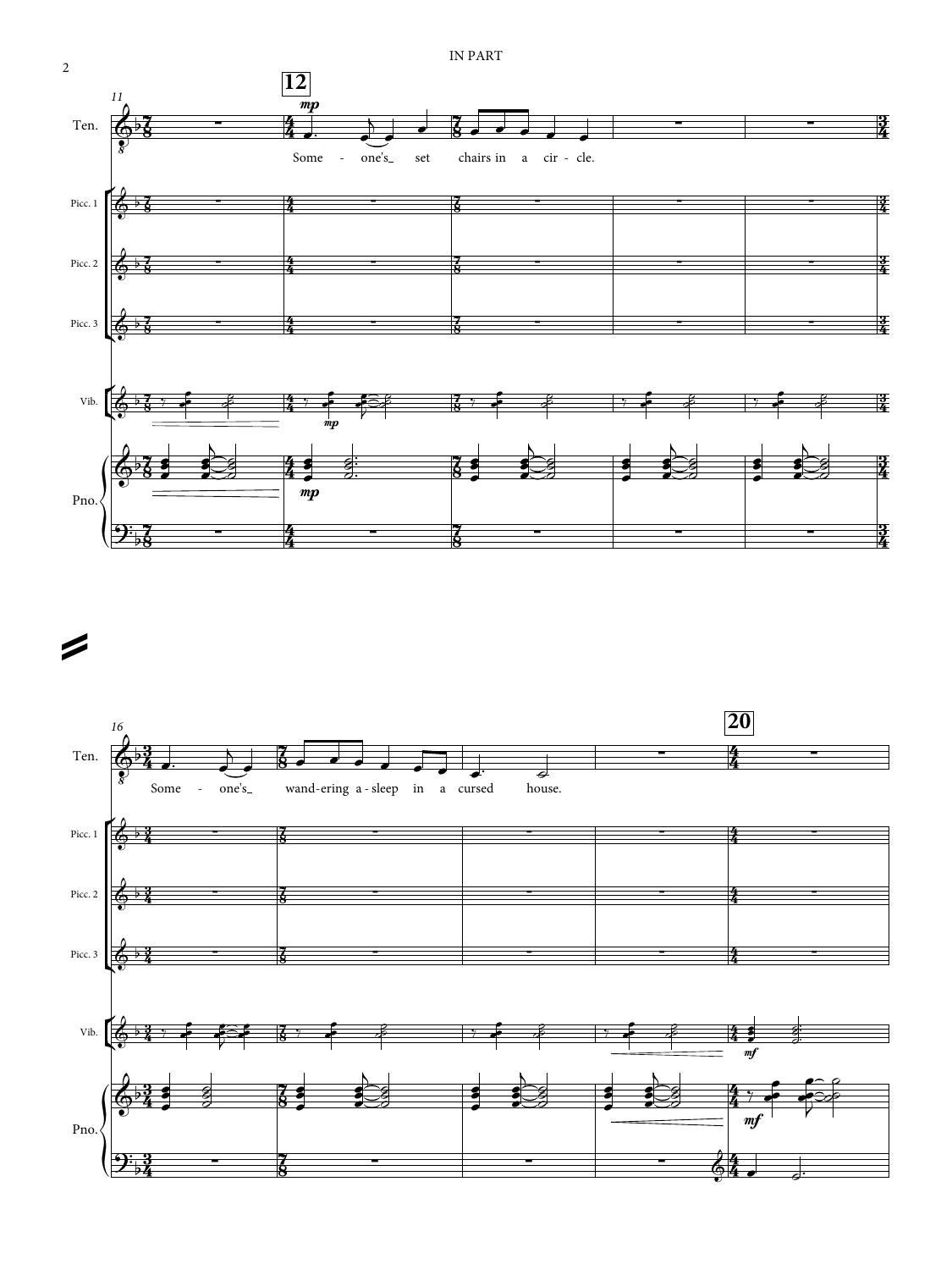



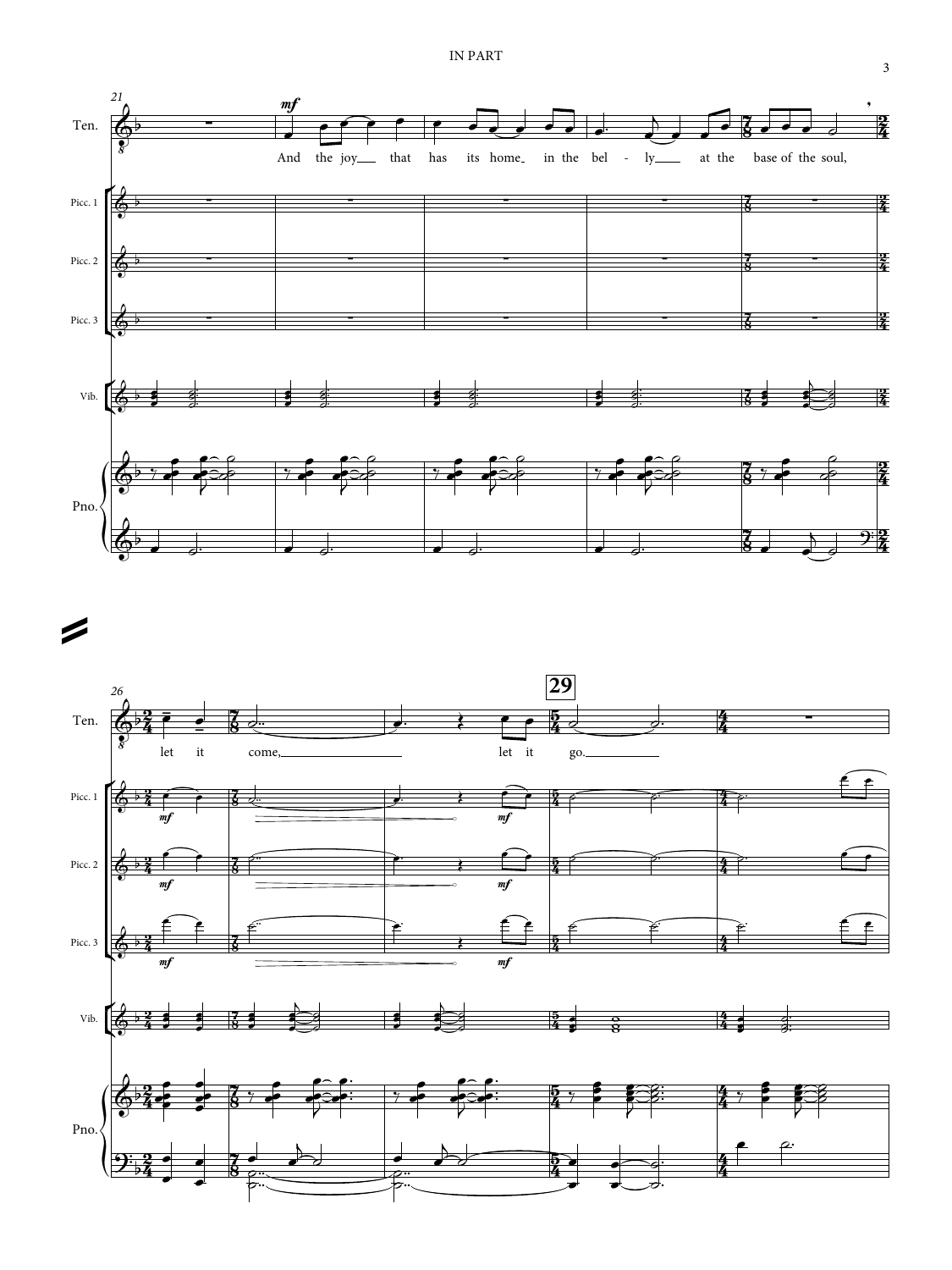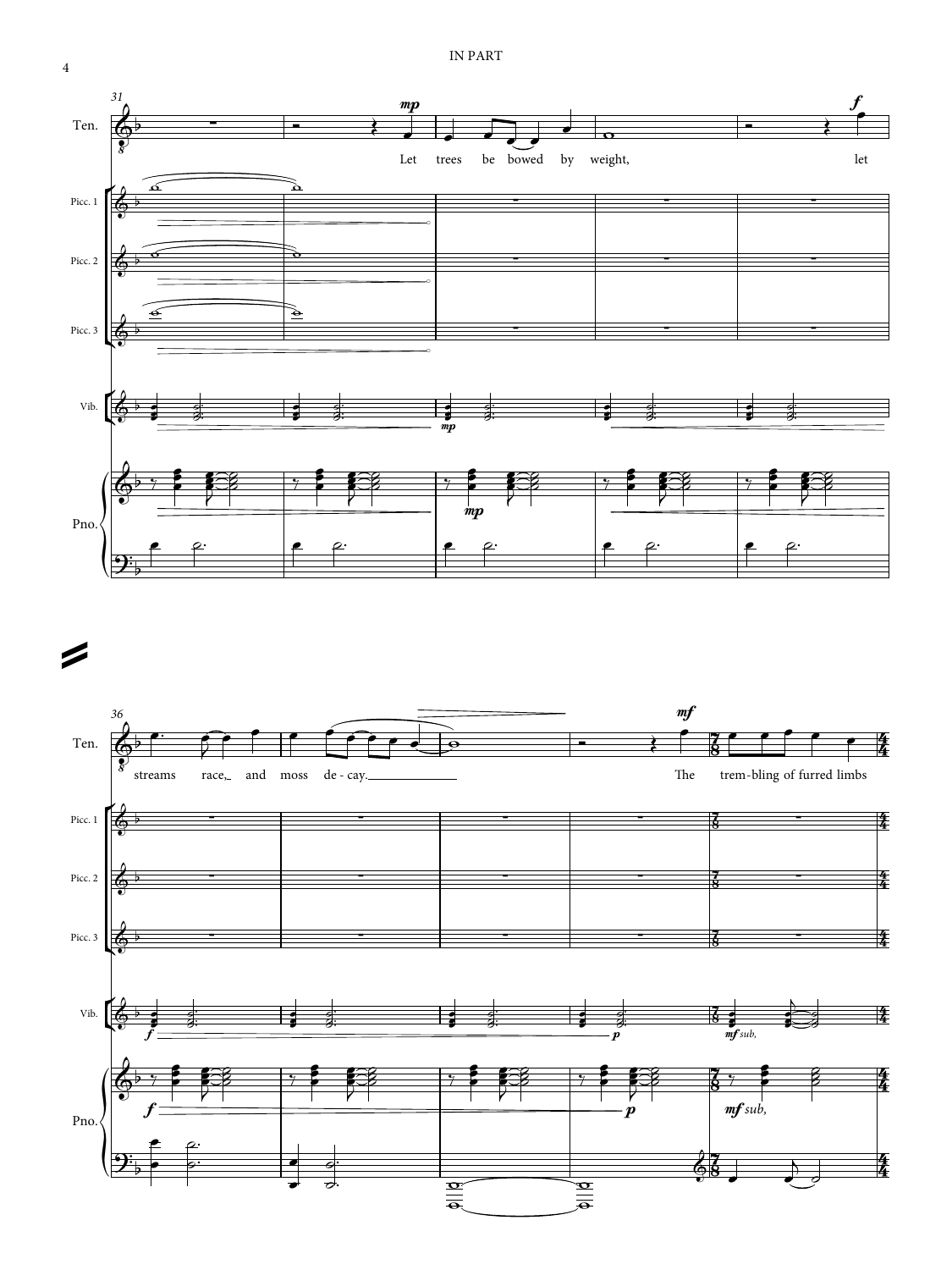



=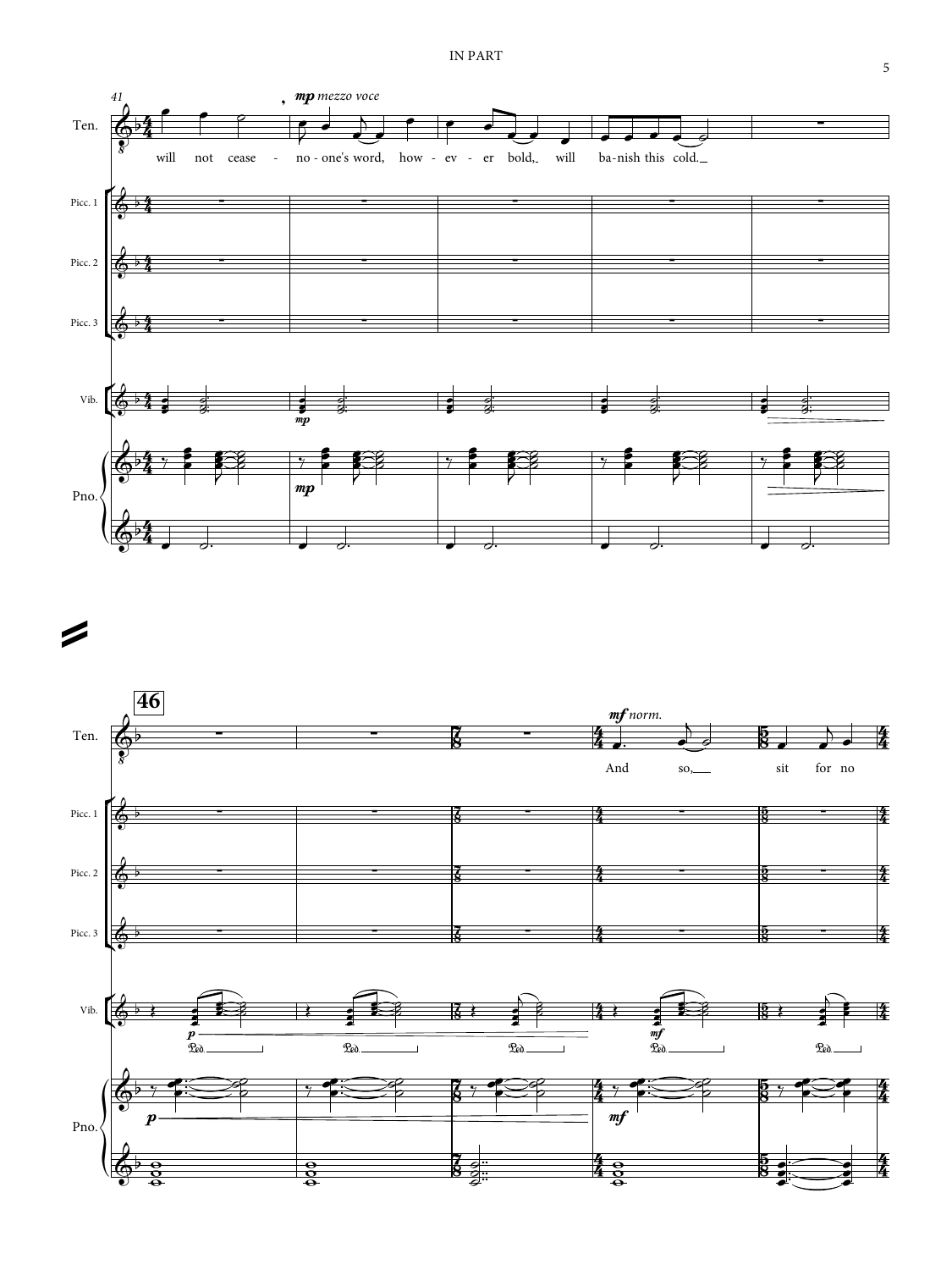



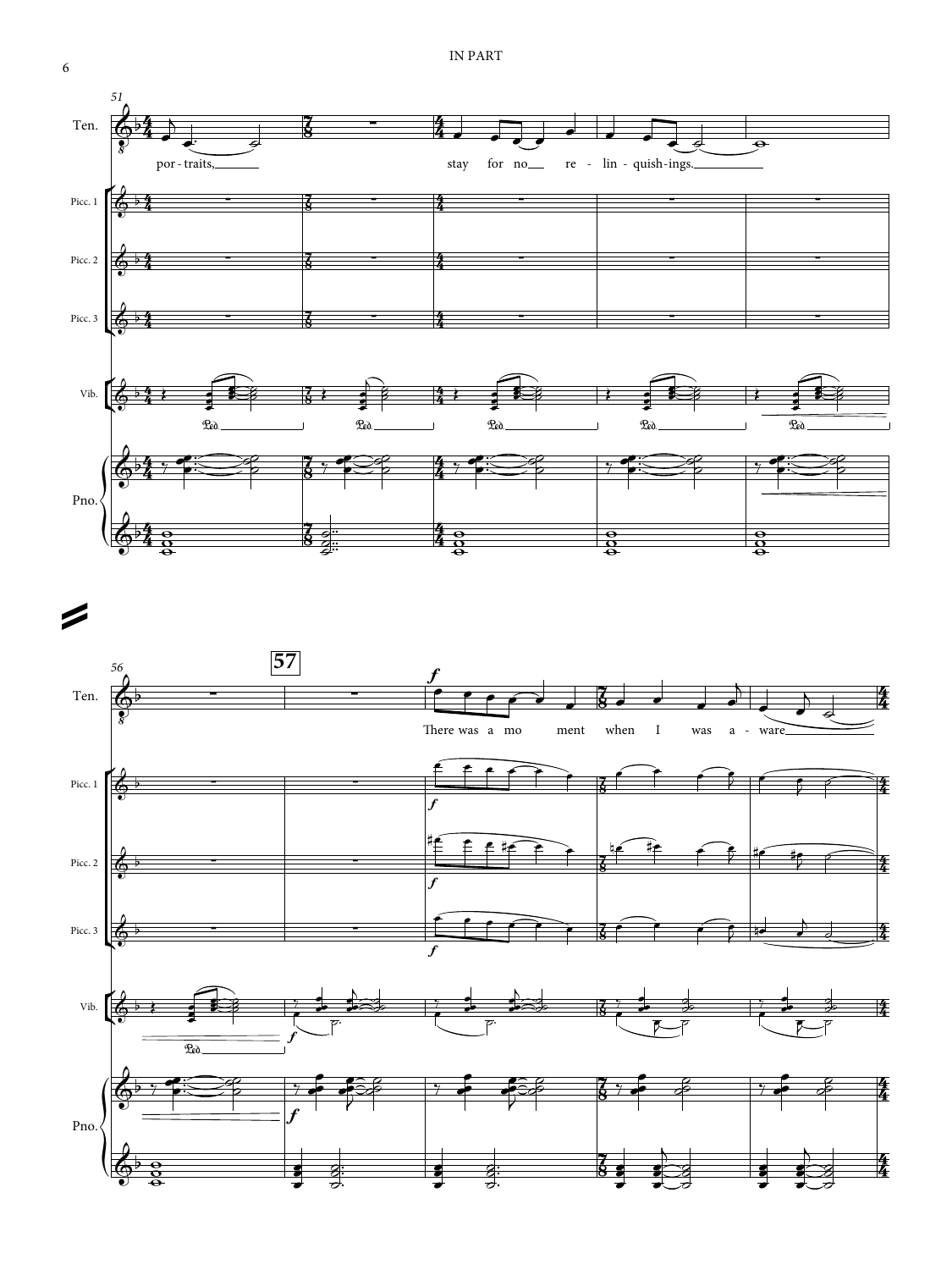

œ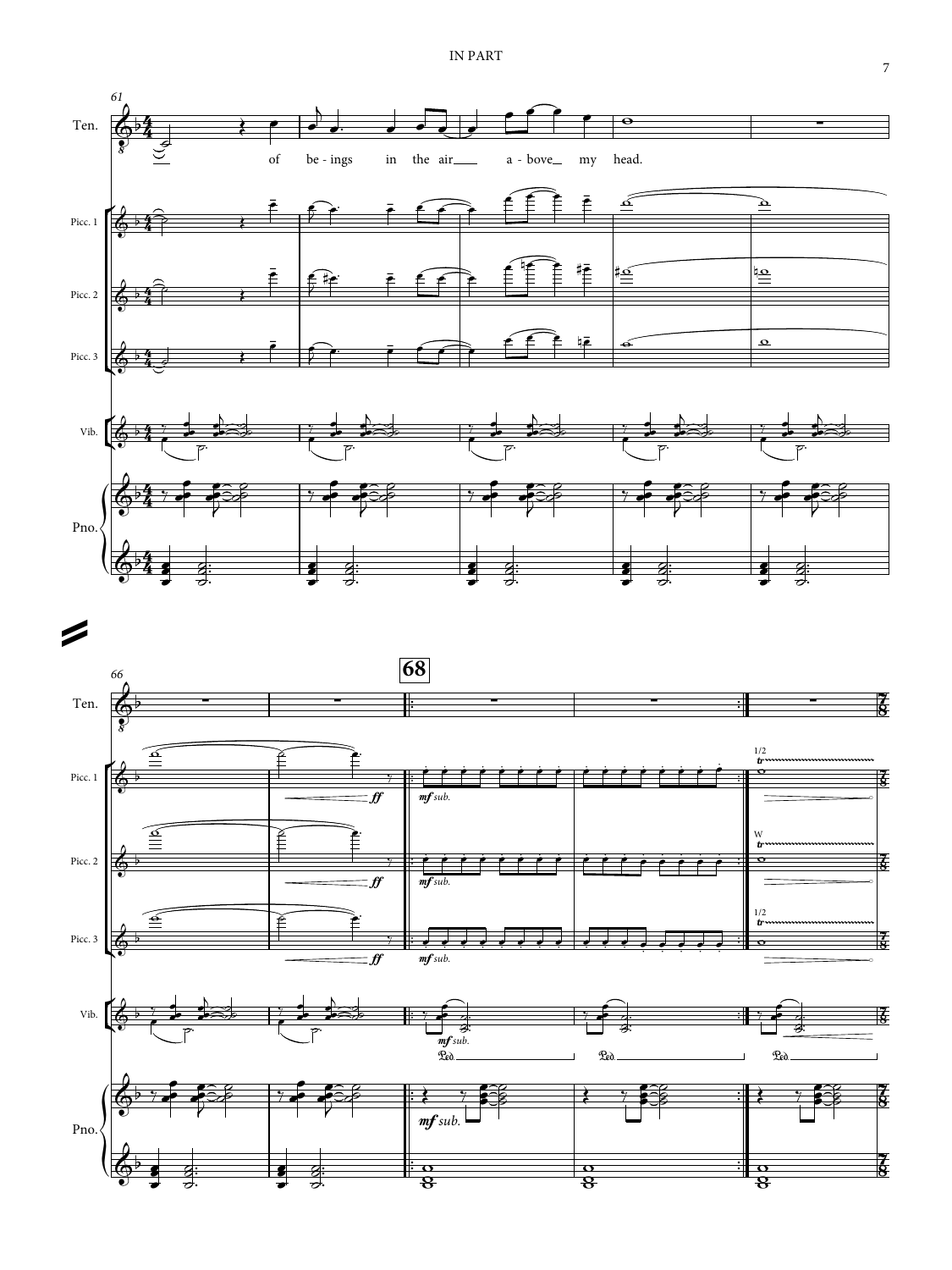

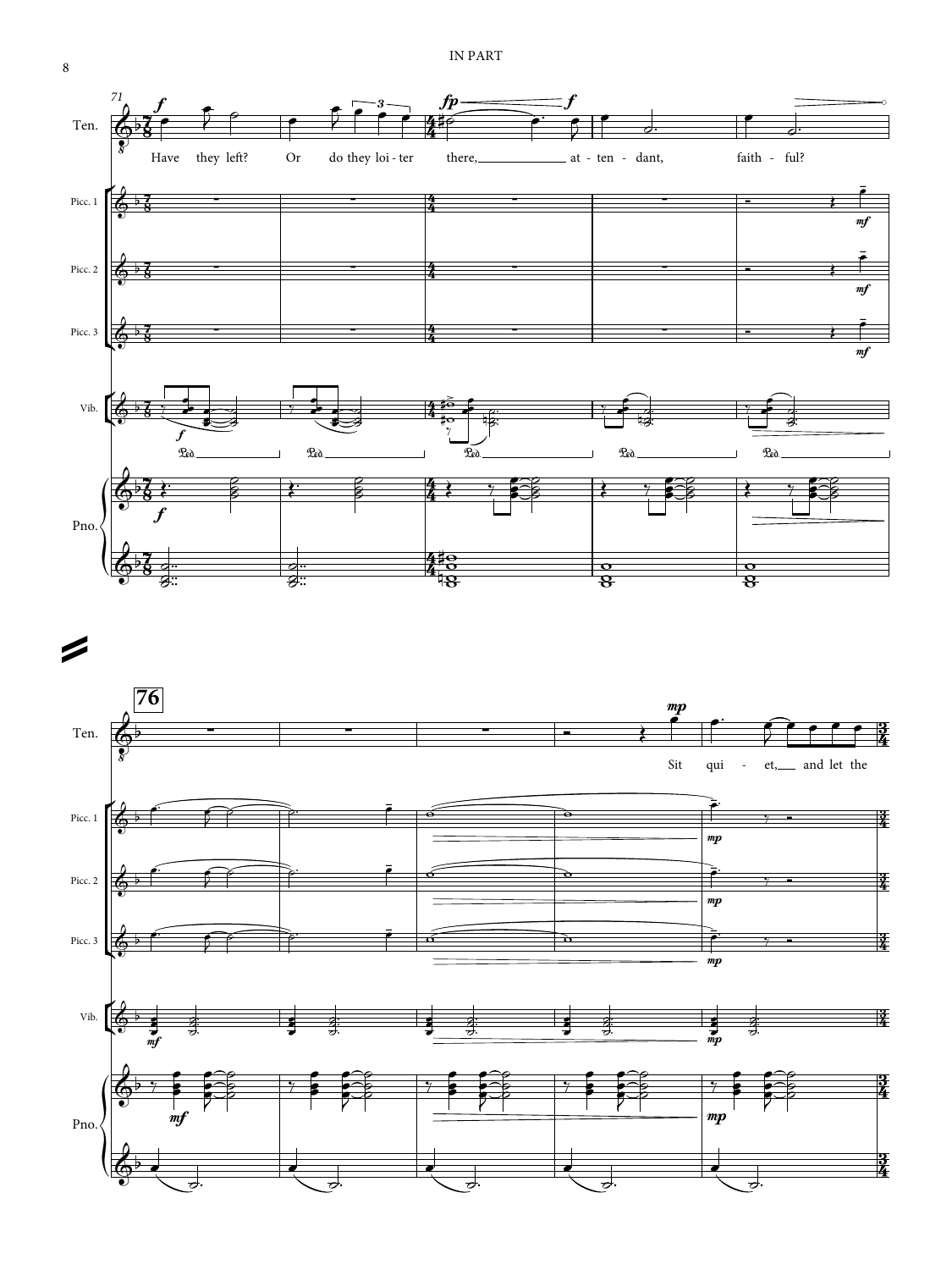